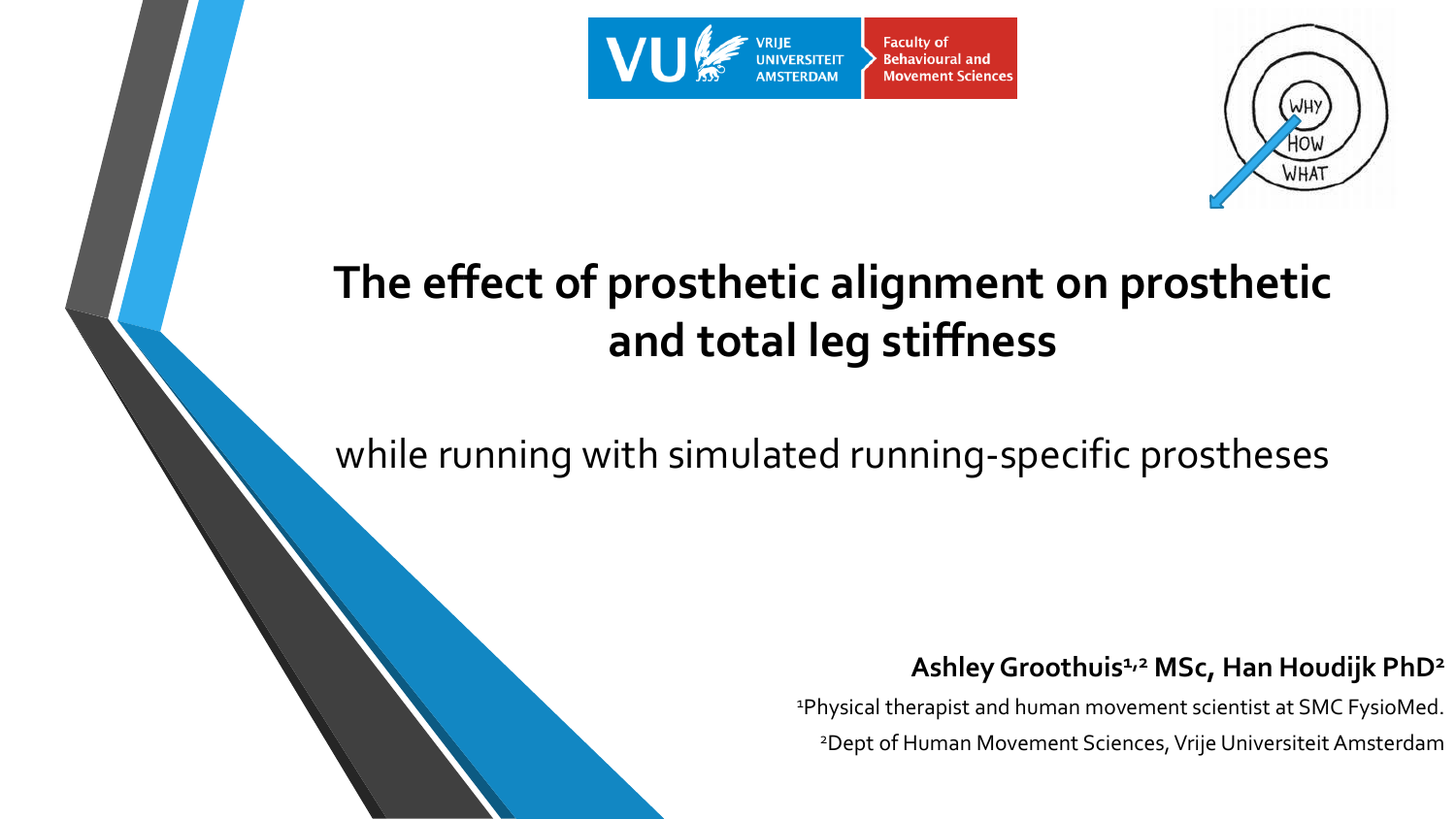## RSP designed to replicate spring-like behavior of leg



Spring mass model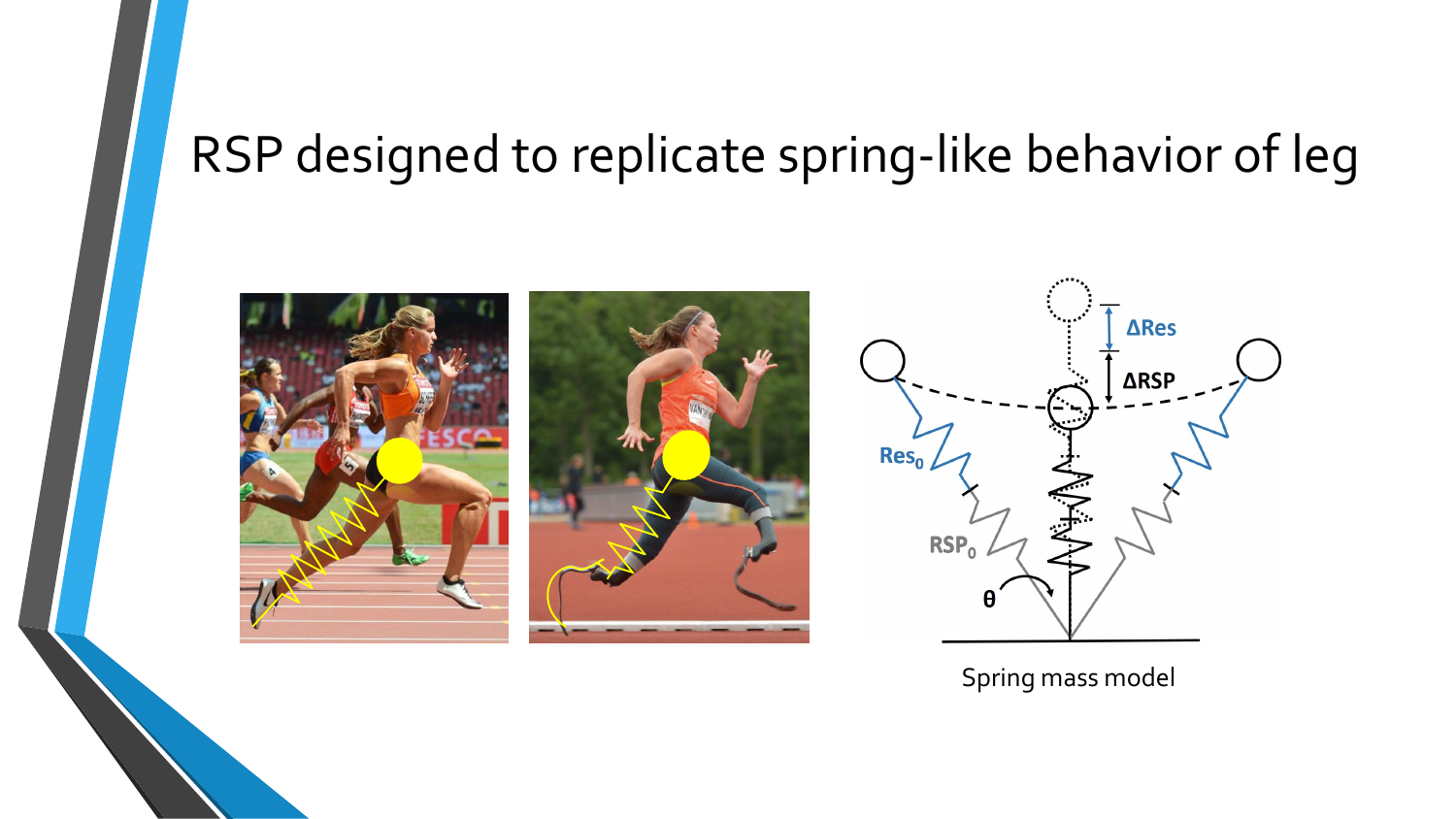Important aspects to improve running performance:

- Step frequency
- Contact time

- Total leg stiffness (**RSP** + residual)
- Angle of attack

RSP stiffness might not only depend on properties of the blade, but also on the **alignment of the blade relative to the socket**.

Changing direction of loading by changing angle of alignment

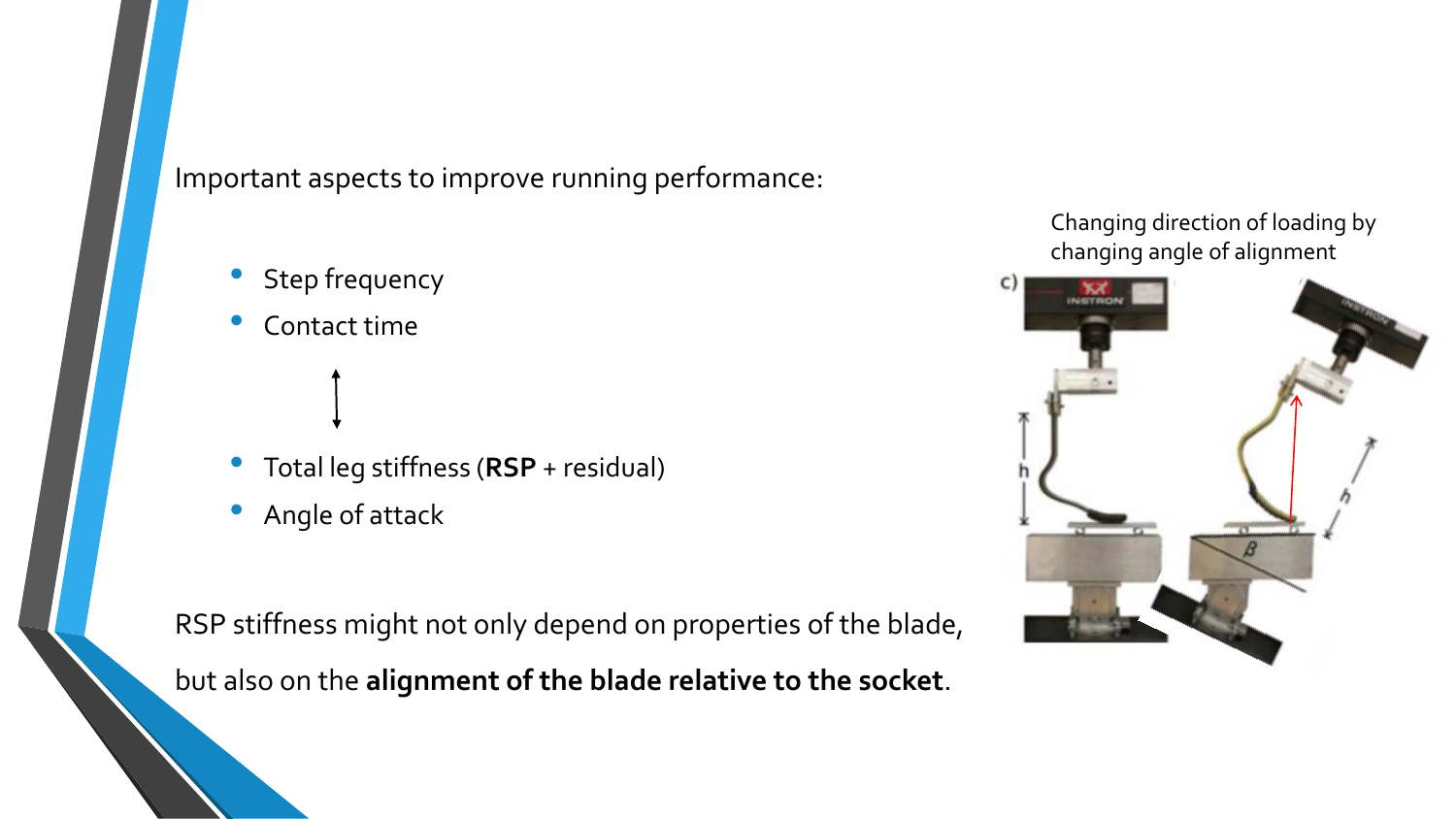## Research Question

## What is the effect of angle of alignment on RSP stiffness during running on a treadmill ?

and

how does this affect the total leg stiffness and gait pattern ?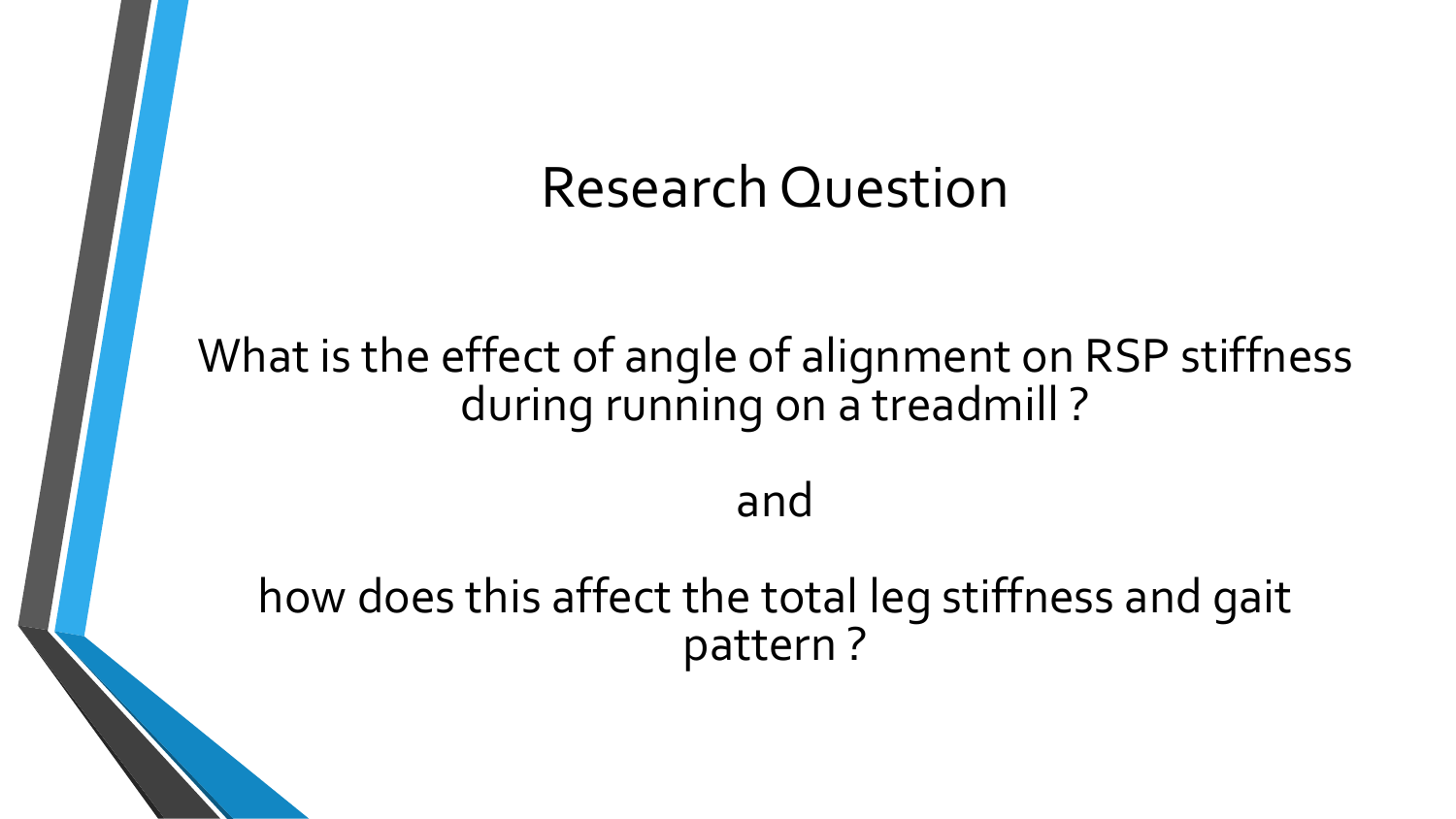## Two conditions

### 1. Step frequency **imposed** condition

-Assess the effect of alignment angle independently from possible changes in leg angle of attack

### 2. Step frequency **free** condition

- Include potential adaptations of the athletes to this manipulation in terms of changing leg angle of attack and gait pattern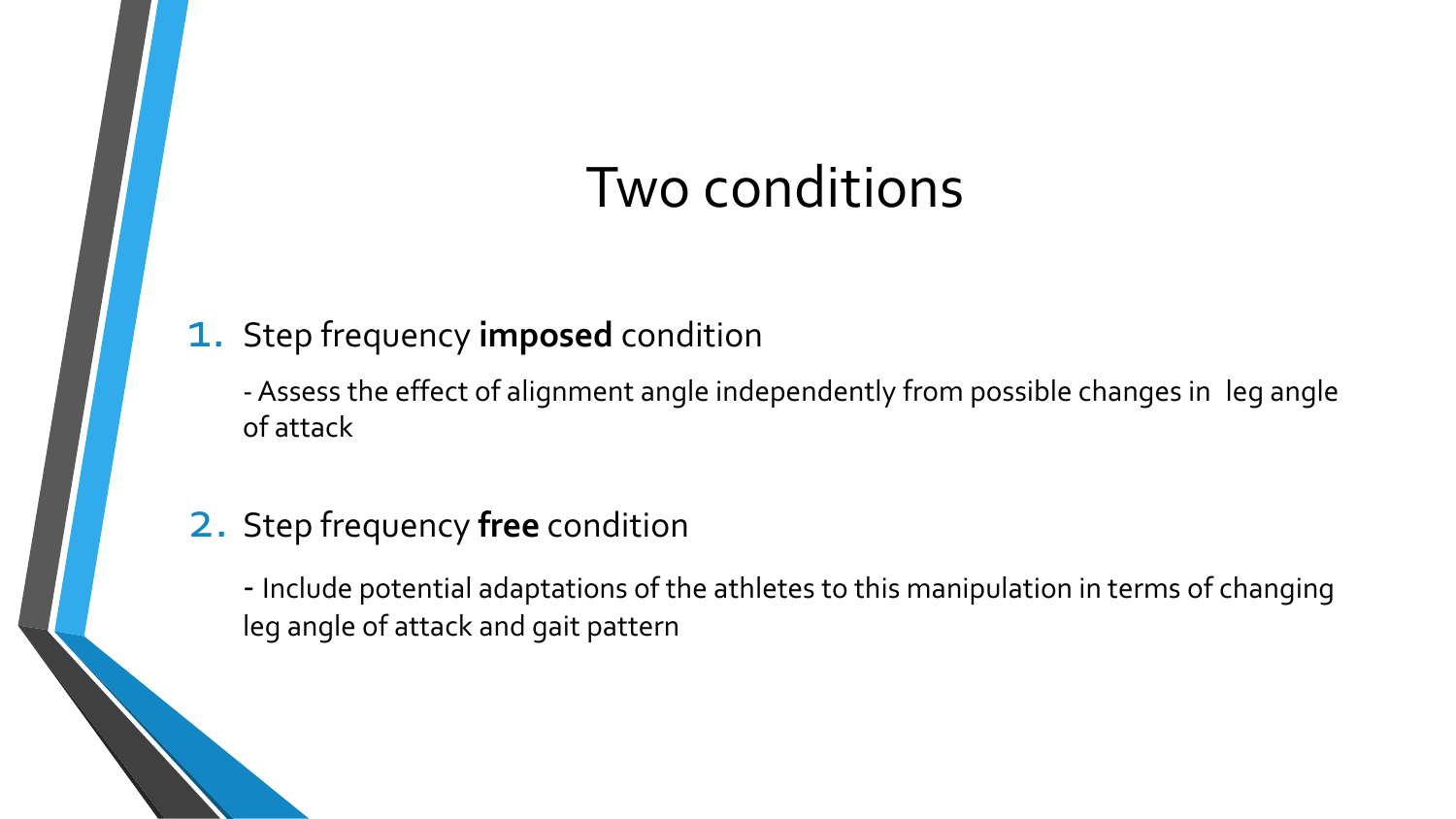#### **protocol**

8 trials:

- $4$  angles:  $0 5 10 15$
- 2 conditions: free and imposed

#### **Data acquisition**

Optotrak and embedded force plates

#### **Data analysis**

Outcome measures:

- $-K_{RSP}$   $K_{TOT}$   $K_{RES}$ 
	- Angle of attack
		- $-K_{knee}$
- Knee angle at initial contact

Prosthetic simulators

Alignment angles





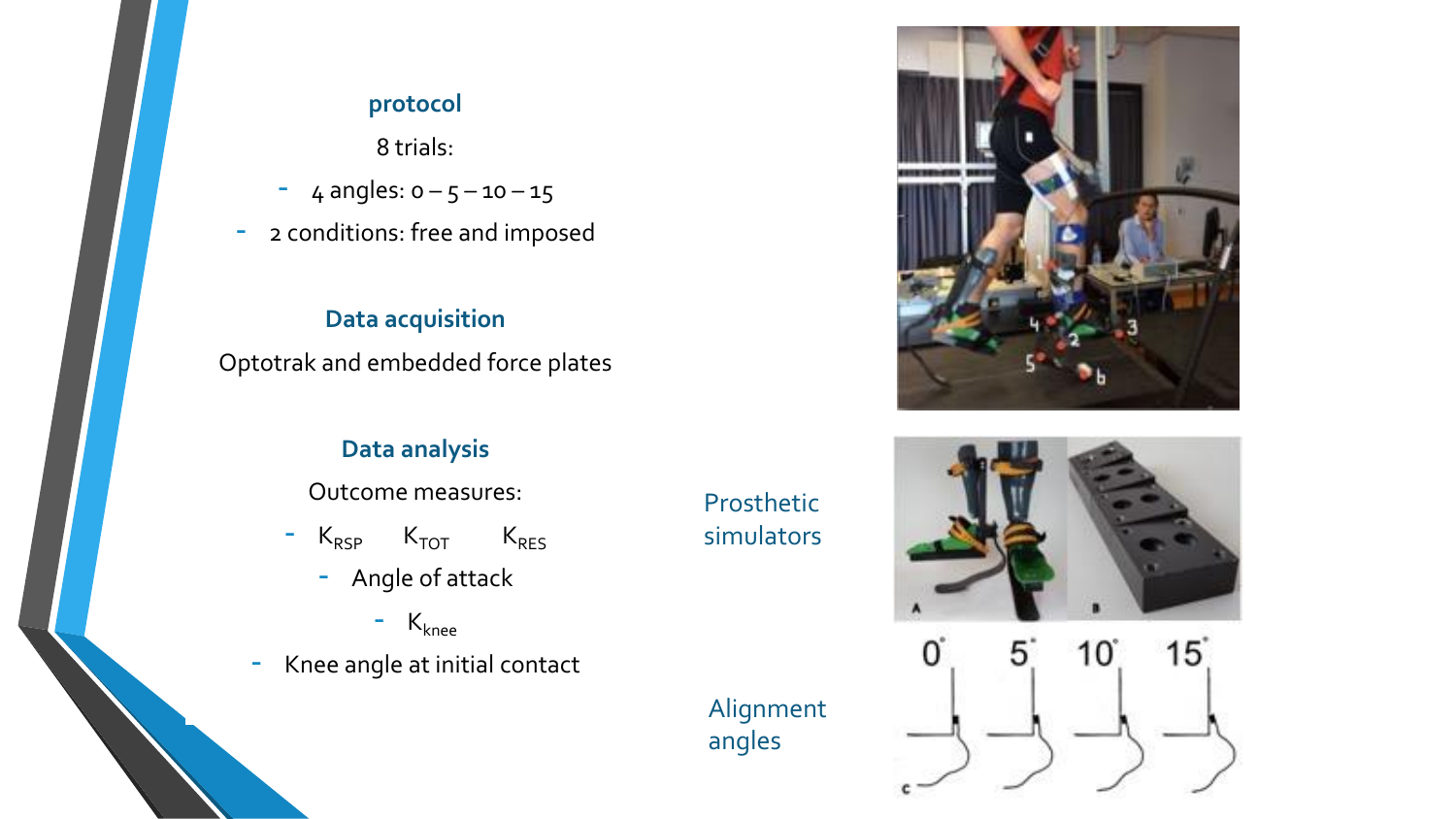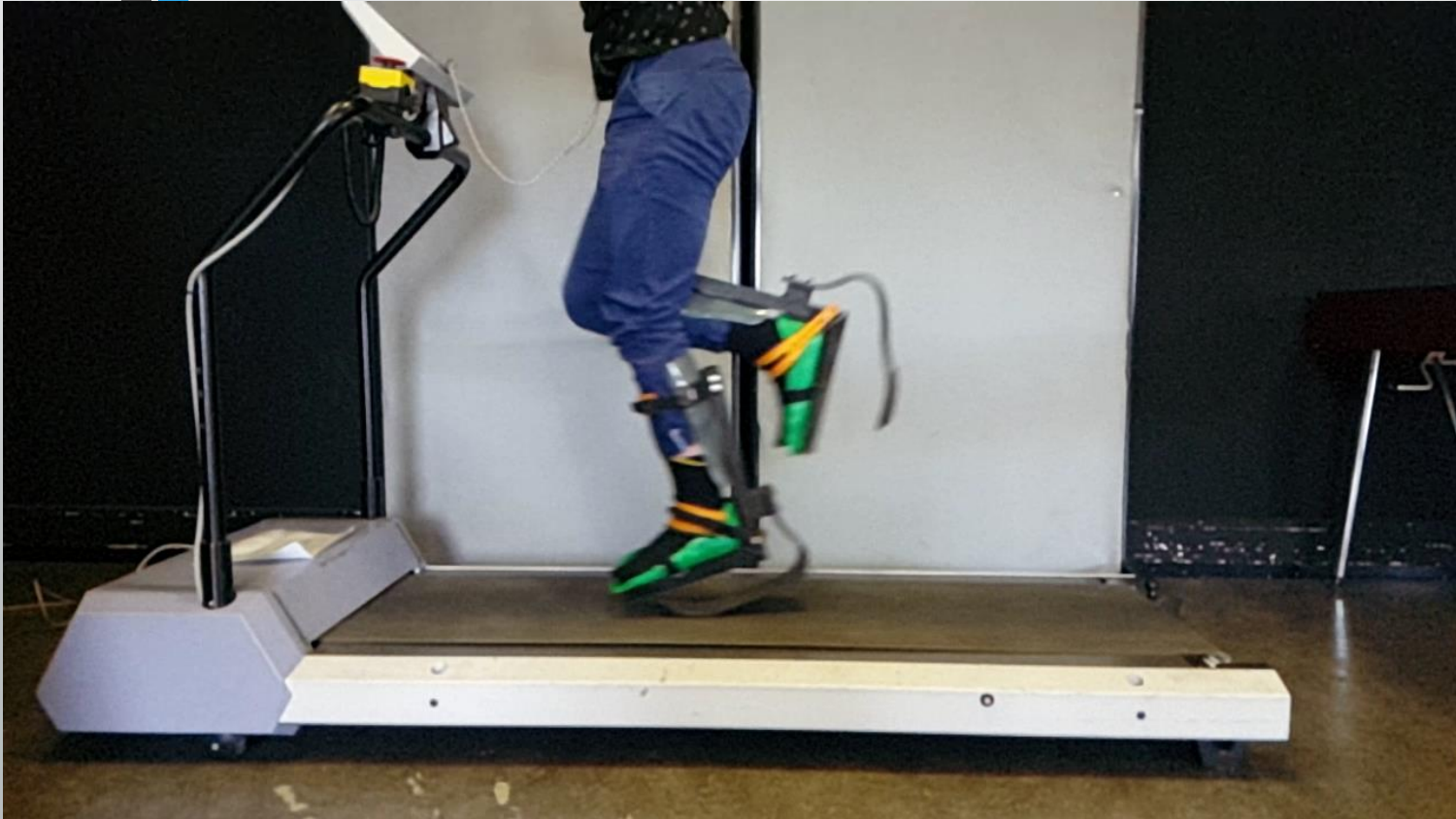# **RSP stiffness**

WHY

HOV WHA<sup>-</sup>

We hypothesized that prosthetic stiffness would decrease as a function of alignment angle

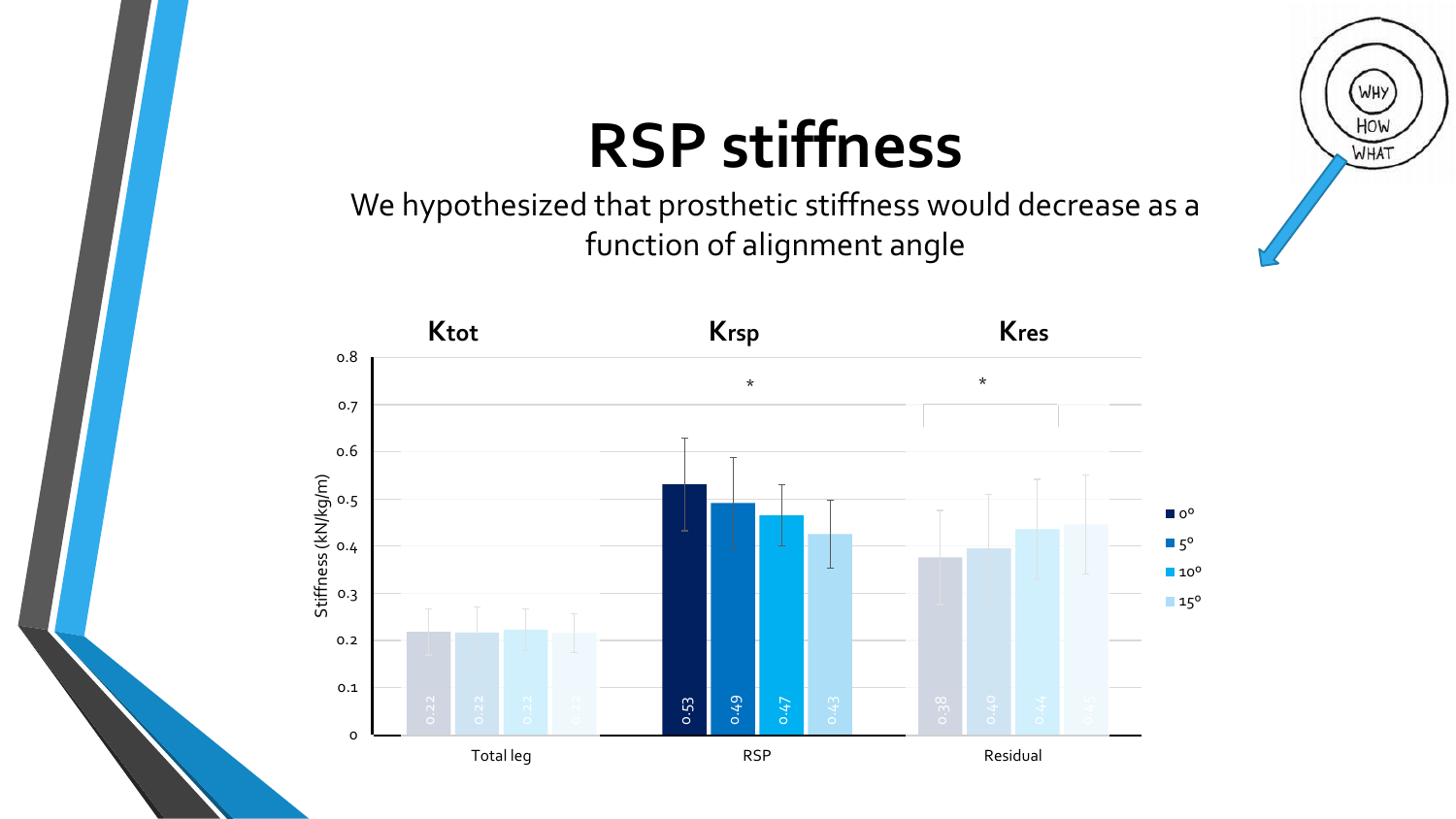# **Total leg stiffness**

Compensate for substantial decrease in RSP stiffness



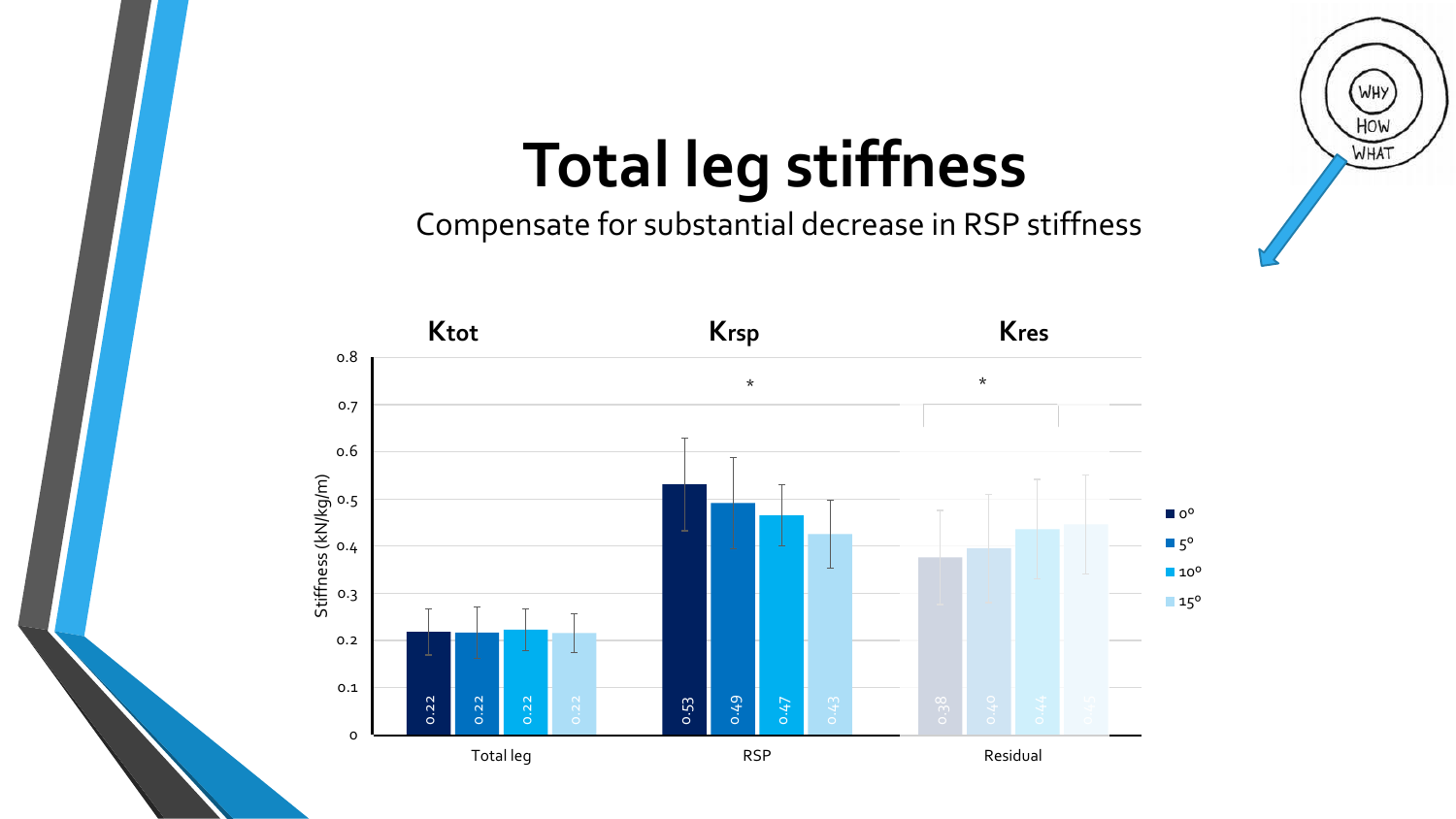

 $K_{LEG} = K_{RES}$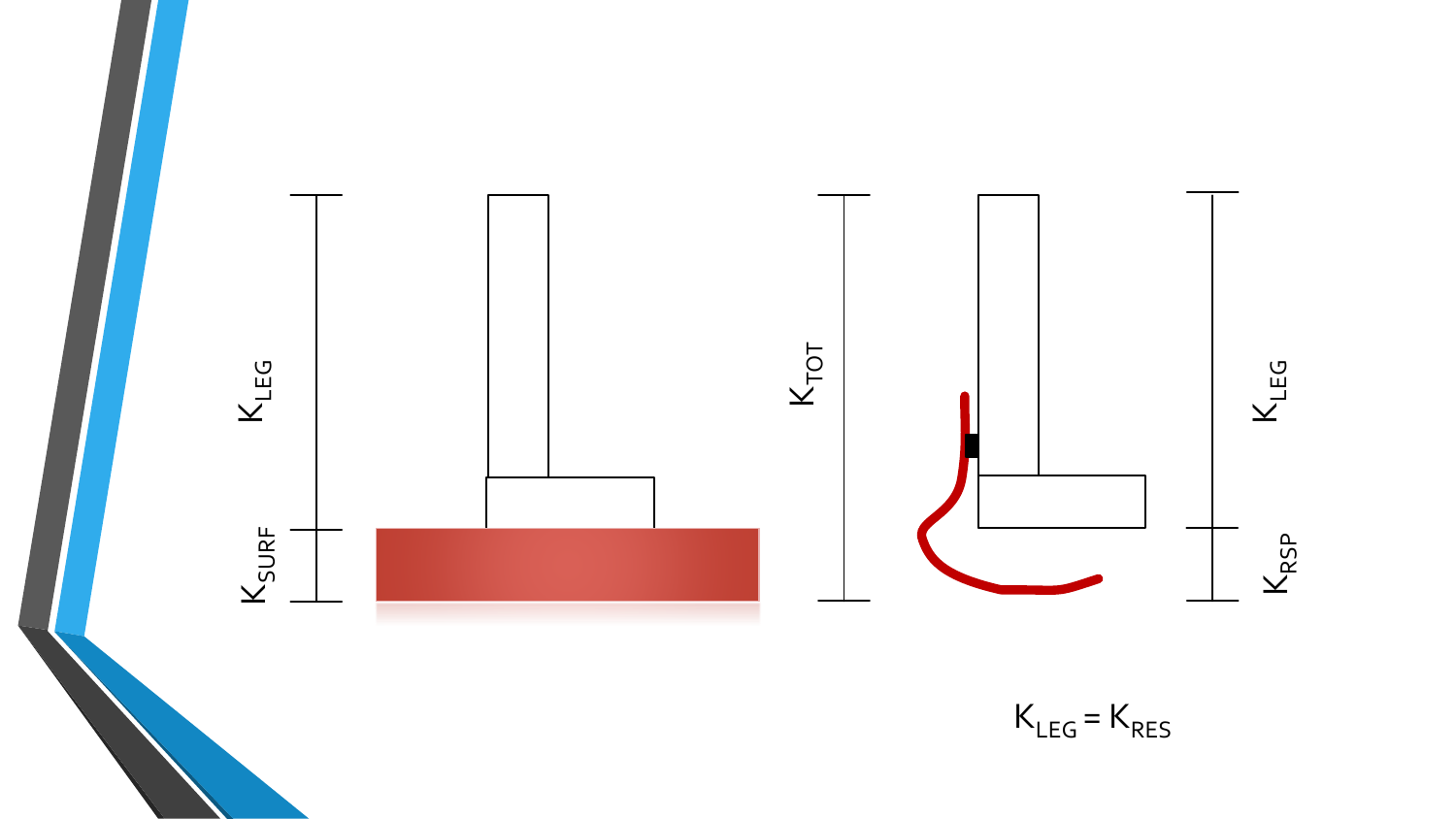

# **Residual leg stiffness**

Compensation for lower RSP stiffness

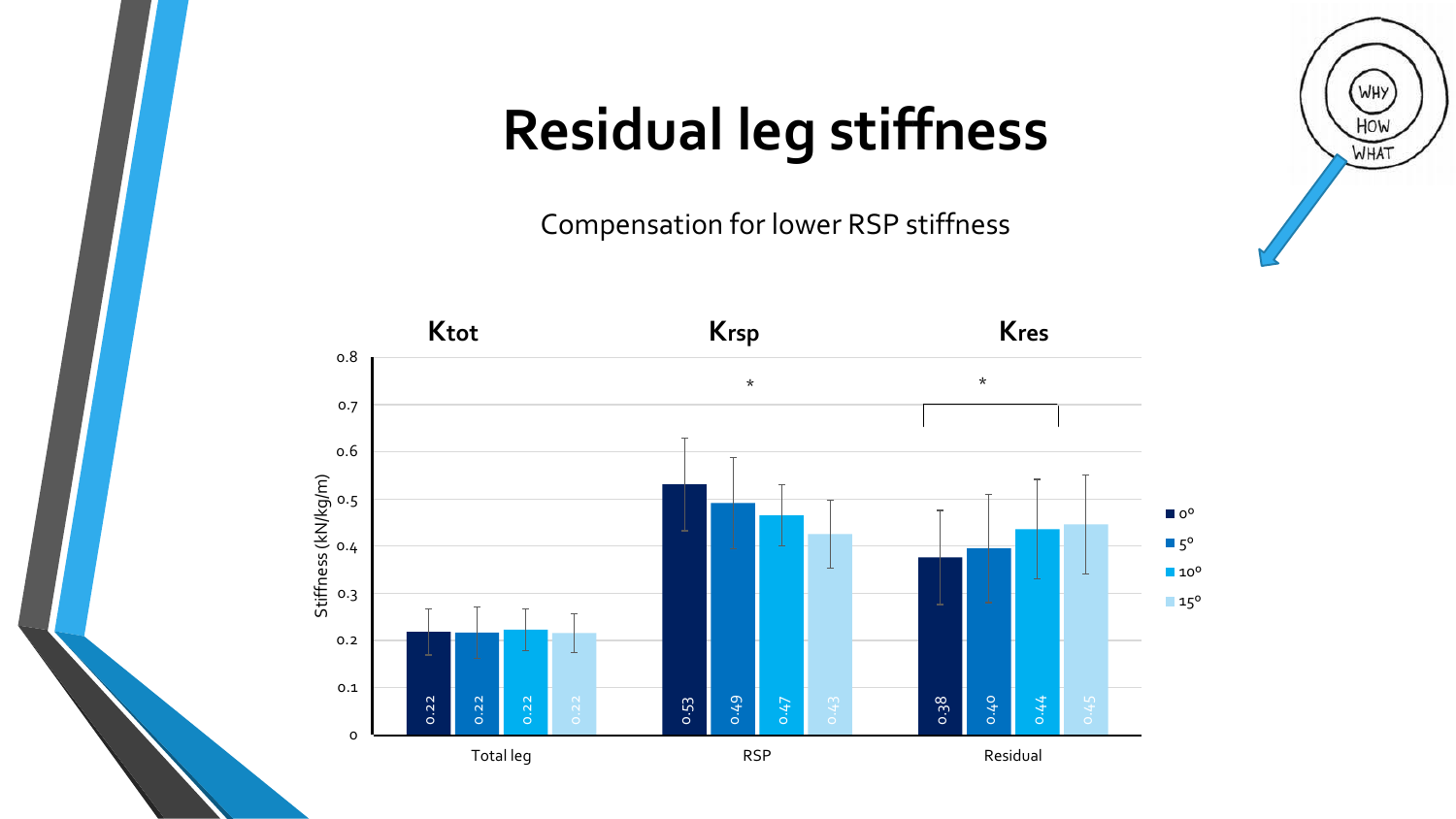# **Kknee and knee angle at initial contact**



5

0





free step frequency free step frequency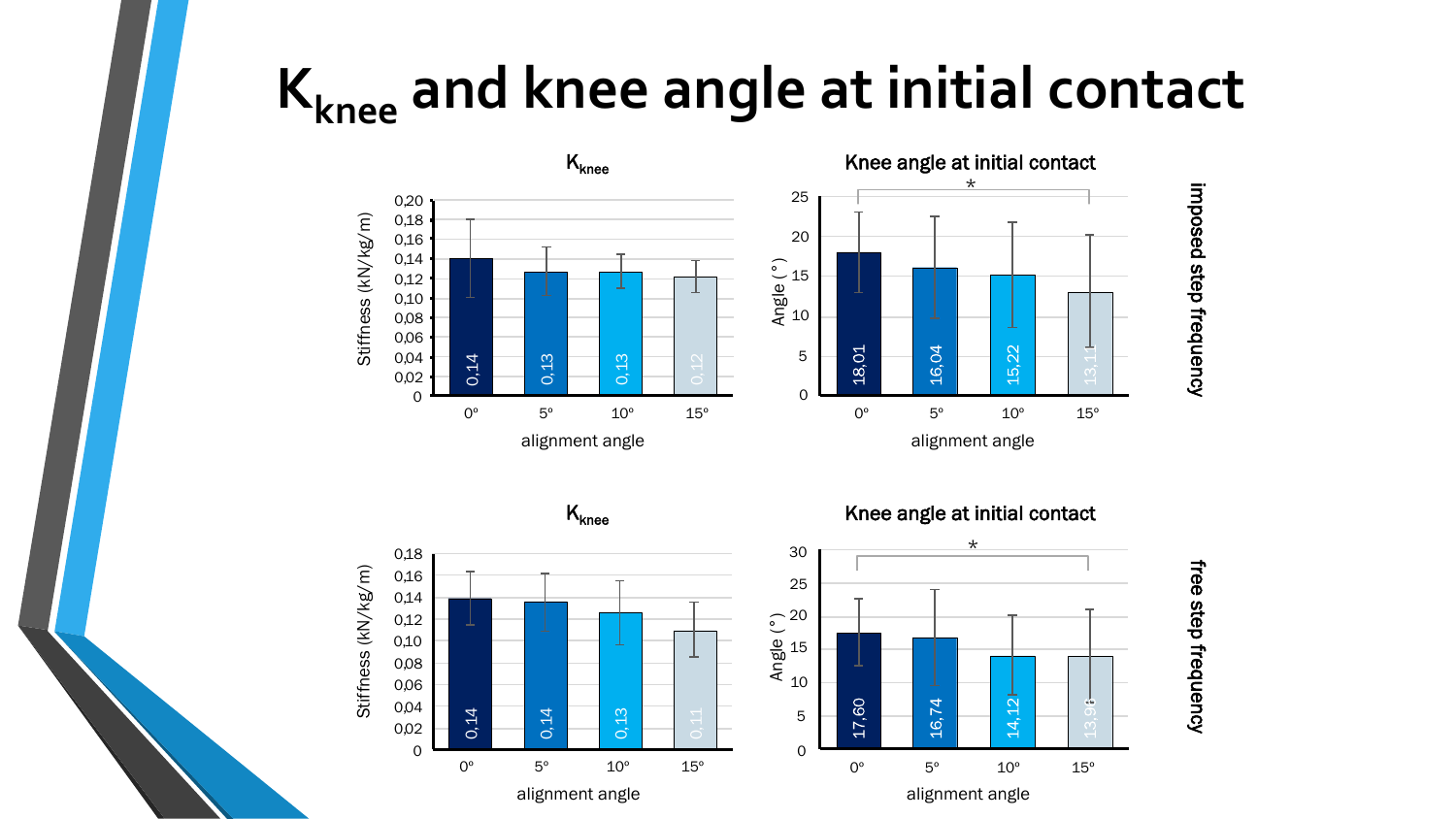# **Conclusion**

### Alignment decreases RSP stiffness.

### Able-bodied athletes:

• Compensate for decrease in RSP stiffness - > increase in residual leg stiffness (Farley et al., 1998; Ferris et al., 1998)

### Amputee athletes:

• Not capable of regulating residual leg stiffness (Oudenhoven et al. 2016)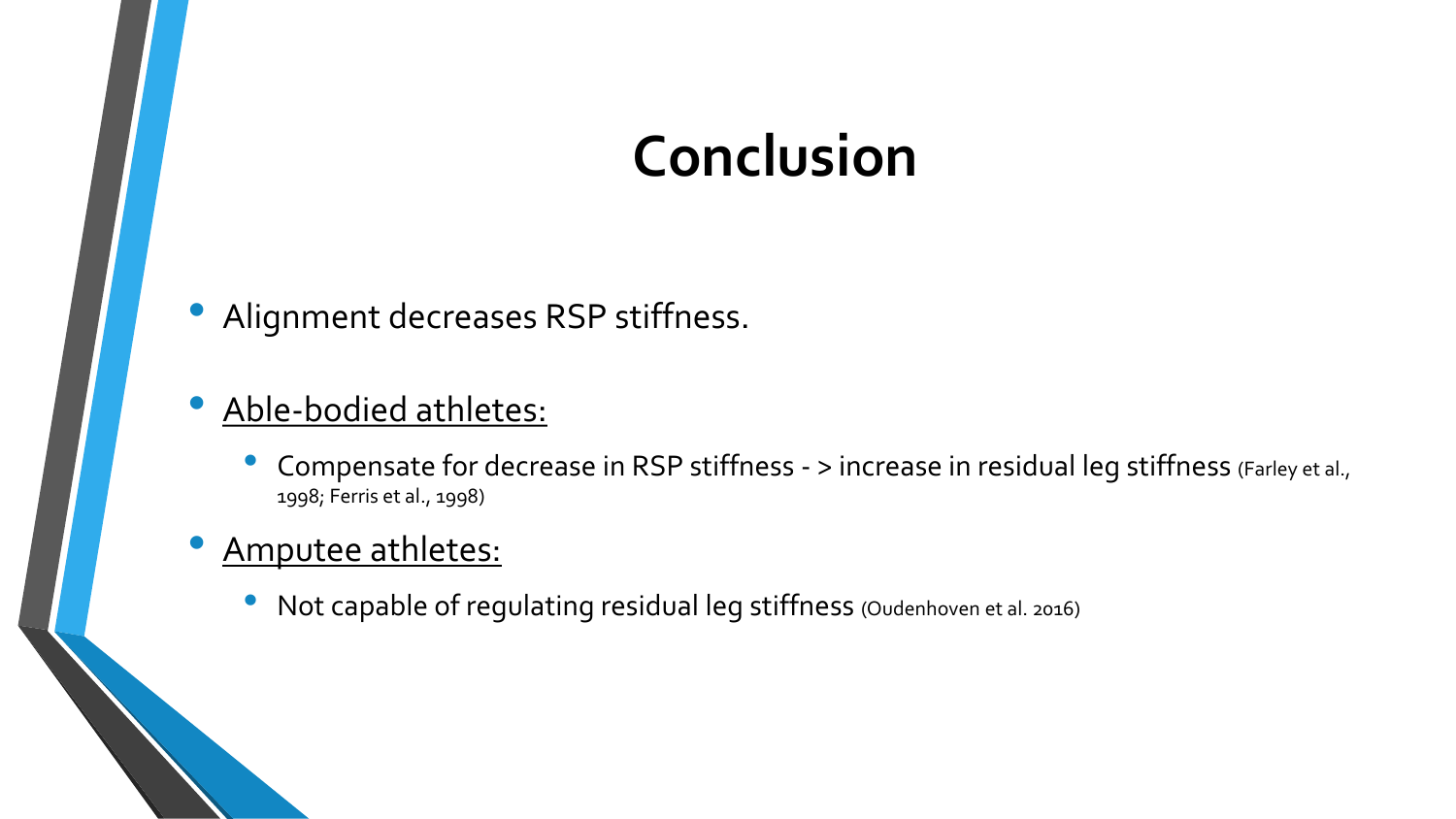## **Take home message**

**Optimal** prosthetic stiffness selection:

- 1. Right RSP stiffness category
- 2. Alignment of the blade relative to the socket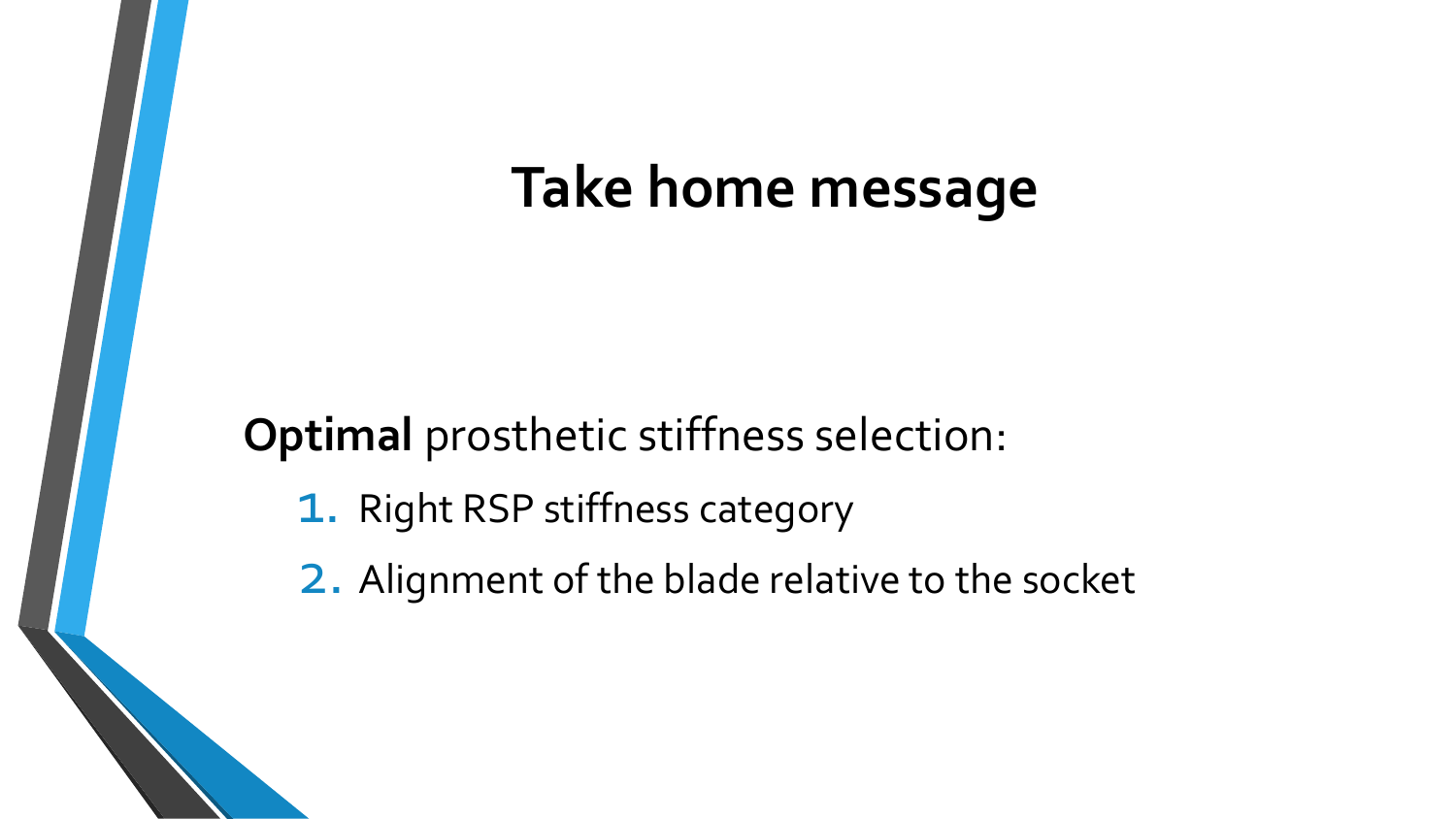